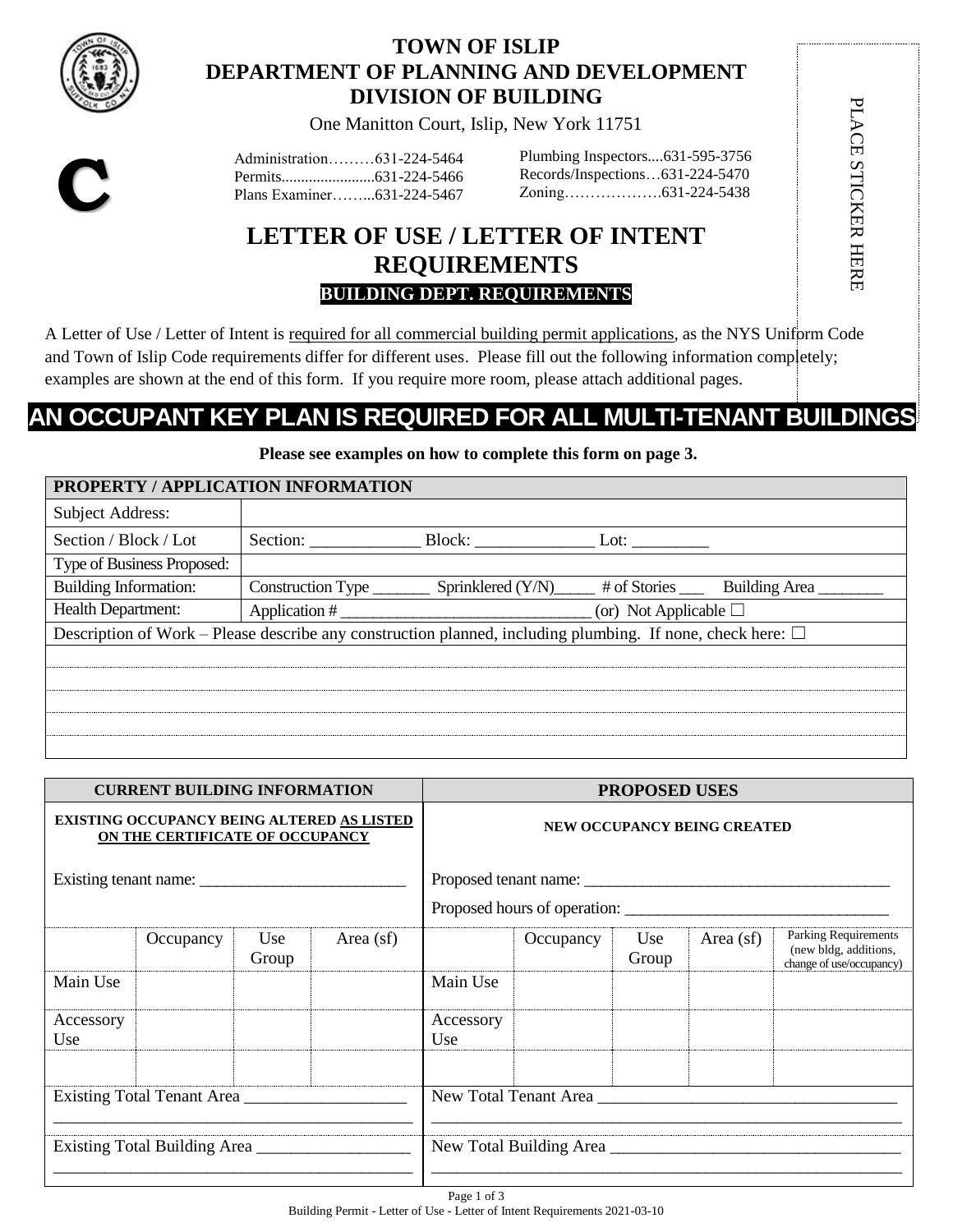# **AN OCCUPANT KEY PLAN MUST ACCOMPANY THIS FORM – PLEASE ENSURE PAGES 1 AND 2 ARE COMPLETED IN THEIR ENTIRETY. IF ANY PORTION IS INCOMPLETE, THE APPLICATION WILL NOT BE ACCEPTED FOR INTAKE.**

#### **MULTI TENANT / CONDOMINUM BUILDING**

 $\Box$  Is this a multi-tenant building? If yes, attach an Occupant Key Plan for all tenants (see example on next page).

 $\Box$  Is this a commercial condominium building? If yes, attach an Occupant Key Plan for all separate areas (see example on next page) and add all tax parcel numbers and indicate which is the subject lot.

If you answered yes to either question above, a copy of a Building Certificate of Occupancy is required with your submission with the subject space clearly identified.

#### **ADDITIONAL REQUIREMENTS**

**DESIGN PROFESSIONAL INFORMATION**

Parking Calculations are required, regardless of whether there is an intensification of use. Please refer to Appendix E - *Table of Minimum Parking Spaces* in the Subdivision and Land Development Regulations, found on our website at [https://islipny.gov/departments/planning-and-development/engineering-division.](https://islipny.gov/departments/planning-and-development/engineering-division)

Site Plan Approval is required for all new buildings and additions, and may be required for applications that result in an intensification of use.

| <b>TENANT INFORMATION</b> (if more than one tenant is party to this application, please attach list of the additional tenants)                                                                                                 |      |                     |     |  |  |  |  |
|--------------------------------------------------------------------------------------------------------------------------------------------------------------------------------------------------------------------------------|------|---------------------|-----|--|--|--|--|
| <u> 1980 - Jan Barbara, martin da shekara tsa mashari ne da shekara tsa mashari ne da shekara tsa mashari ne</u><br><b>Business</b>                                                                                            |      | <b>Contact Name</b> |     |  |  |  |  |
| Mailing Address<br>Street                                                                                                                                                                                                      | City | <b>State</b>        | Zip |  |  |  |  |
| Email Address and the state of the state of the state of the state of the state of the state of the state of the state of the state of the state of the state of the state of the state of the state of the state of the state |      |                     |     |  |  |  |  |
| <b>Phone Number</b> Phone Number                                                                                                                                                                                               |      |                     |     |  |  |  |  |

| Name    |                     |           |     |
|---------|---------------------|-----------|-----|
| Firm    | <b>Contact Name</b> | Signature |     |
| Address |                     |           |     |
| Street  | City                | State     | Zip |

# **ADDITIONAL COMMENTS**